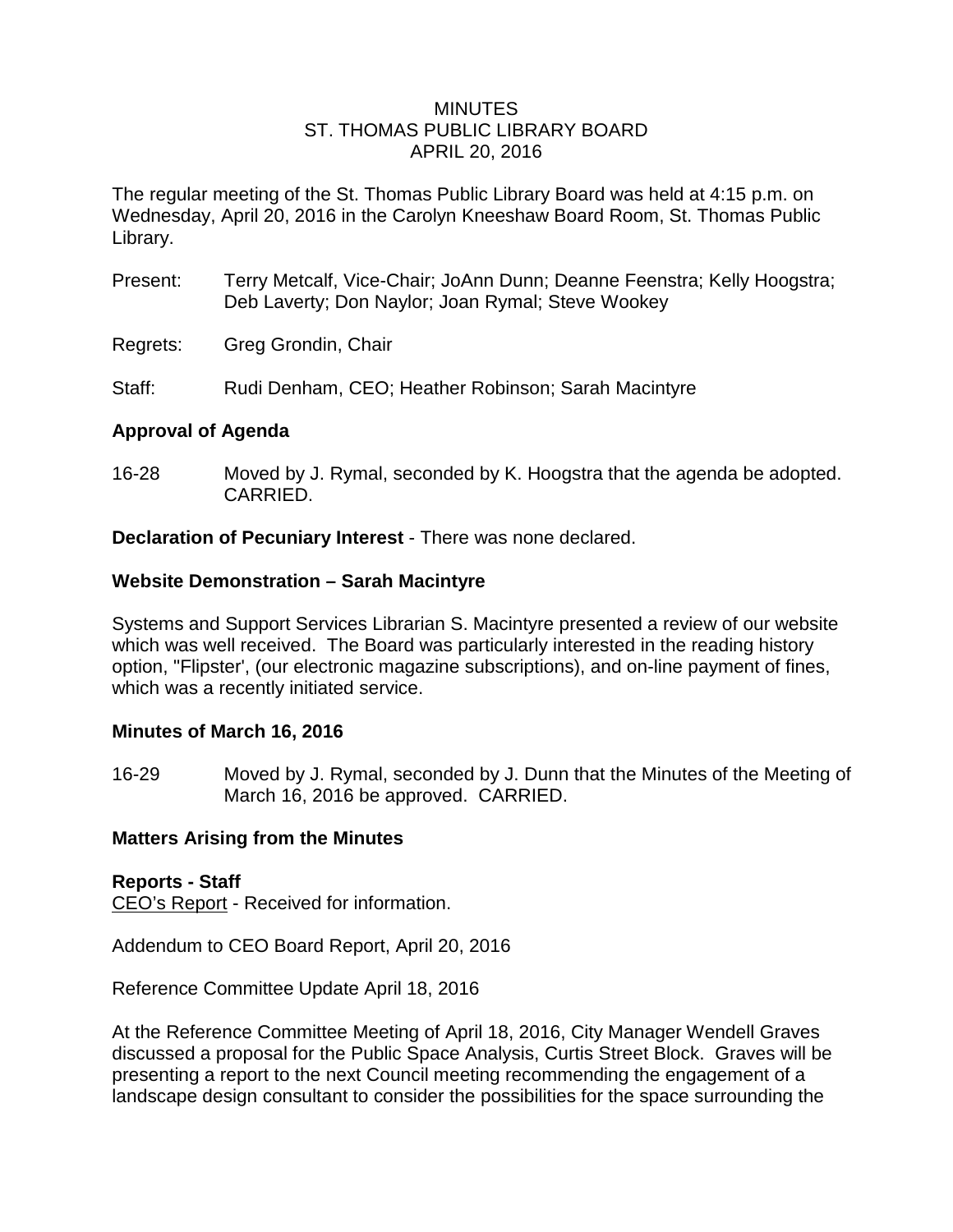Library, City Hall, the Justice building and including the L&PS corridor. The consultant will meet with the interested parties, including the Library Board. The focus will be on green space and outdoor activity space. The consultant will prepare a proposal for Council, which will include budget figures.

The CEO reported that the elevator repairs are scheduled to begin June 20, and interviews for the Administrative Coordinator will be held shortly. A replacement will hopefully be in place in mid-May.

A sample literacy kit was distributed for Board information. Kits are assembled by staff member Darlene Vreman. Kits for adults, funded by Neely Estate, are being considered.

## **Library Activities**

Public Services Librarian Report - Received for information.

Accessibility Report – Received for information.

J. Rymal, a City Accessibility Advisory member, will provide the CEO with a booklet to be shared with Library Accessibility Champions.

Systems and Public Services Librarian Report – Received for information.

Wellington Block Innovation Centre – Received for information.

16-30 Moved by S. Wookey, seconded by J. Rymal:

Whereas the St. Thomas Public Library Board is interested in a partnership with the Thames Valley District School Board and the City of St. Thomas in the Wellington Block Innovation Centre, AND

Whereas the St. Thomas Public Library Board is aware that there is third party funding for all the expenses of the Wellington Block Innovation Centre,

That:

Wellington Block Innovation Centre expenses be channeled through the library accounts from January 1, 2016, until such time as the WBIC becomes an independent entity. CARRIED.

Friends Book Sales Report – March 2016 - Received for information.

Statistics Report – January to March 31, 2016 – Received for information.

## **Reports - Standing Committees** Finance

The CEO reported that City staff and the Auditors are dealing with some late invoices and issues which are delaying the completion of the audit.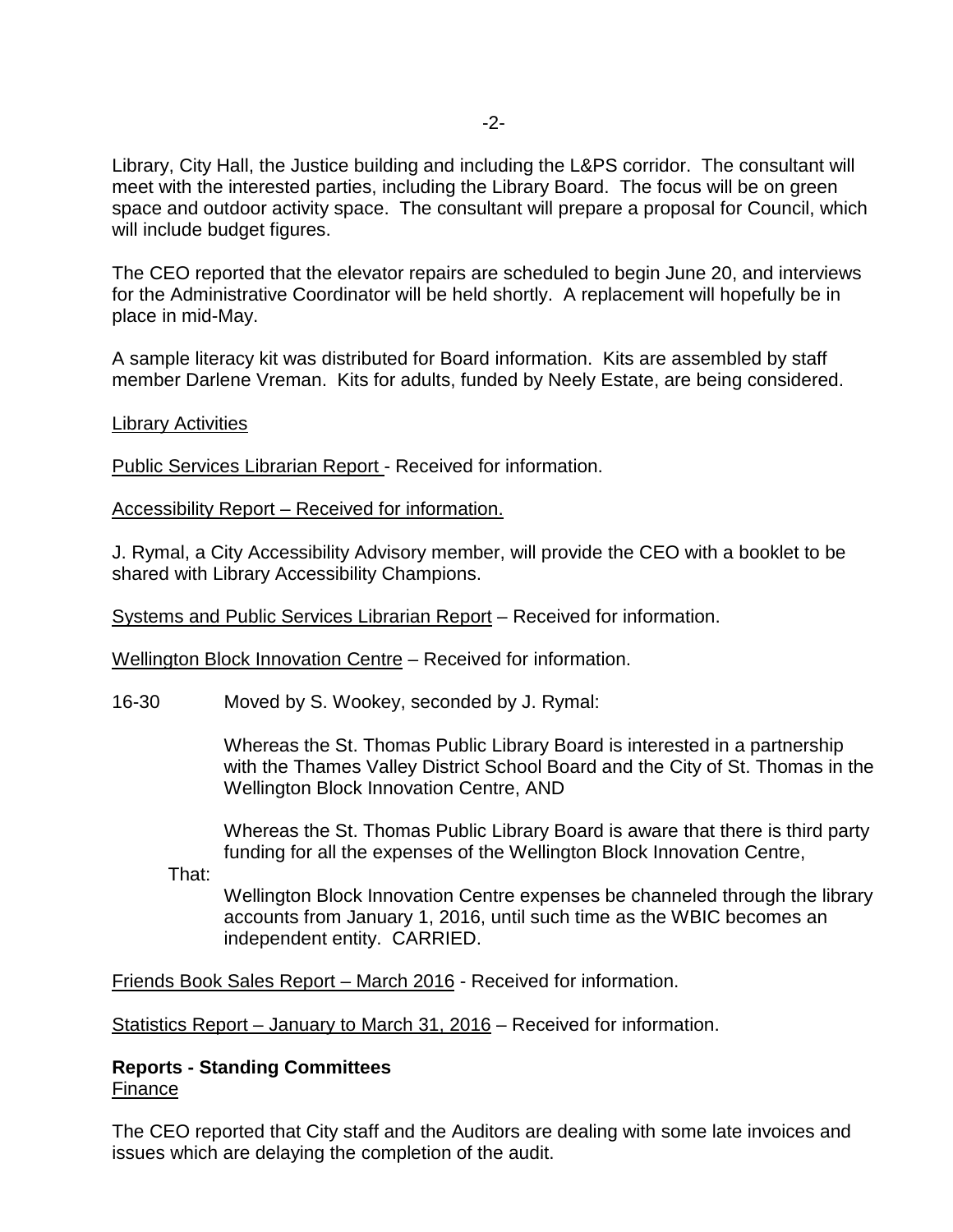Revenue and Expenditure Statement – March 31, 2016 – Received for information.

16-31 Moved by T. Metcalf, seconded by J. Dunn that the St. Thomas Public Library Board approve the Revenue and Expenditure Statement January 1 to March 31, 2016. CARRIED.

Trust Funds Statement – March 31, 2016 – Received for information.

16- 32 Moved by T. Metcalf, seconded by S. Wookey that the St. Thomas Public Library Board approve the Trust Funds Statement January 1 to March 31, 2016. CARRIED.

Finance Committee Minutes – April 12, 2016 – Received for information.

16- 33 Moved by T. Metcalf, seconded by S. Wookey that the St. Thomas Public Library Board approve the Finance Committee Minutes of April 12, 2016. CARRIED.

Southern Ontario Library Service – No report

Personnel - In Camera

Fundraising and Public Relations

Fundraising and Public Relations Committee Minutes - April 13, 2016 – Received for information.

T. Metcalf report that he had attended the SOLS Fundraising Interest Group Meeting in Guelph, and will provide a report for the May meeting.

16-34 Moved by D. Laverty, seconded by K. Hoogstra that the St. Thomas Public Library Board approve the Fundraising and Public Relations Committee Minutes of April 13, 2016. CARRIED.

Federation of Ontario Public Libraries - No report

**Correspondence** – There was none.

#### **Policies**

Green Policy – Received for information.

16- 35 Moved by D. Feenstra, seconded by J. Rymal that the St. Thomas Public Library Board approve the Green Policy. CARRIED.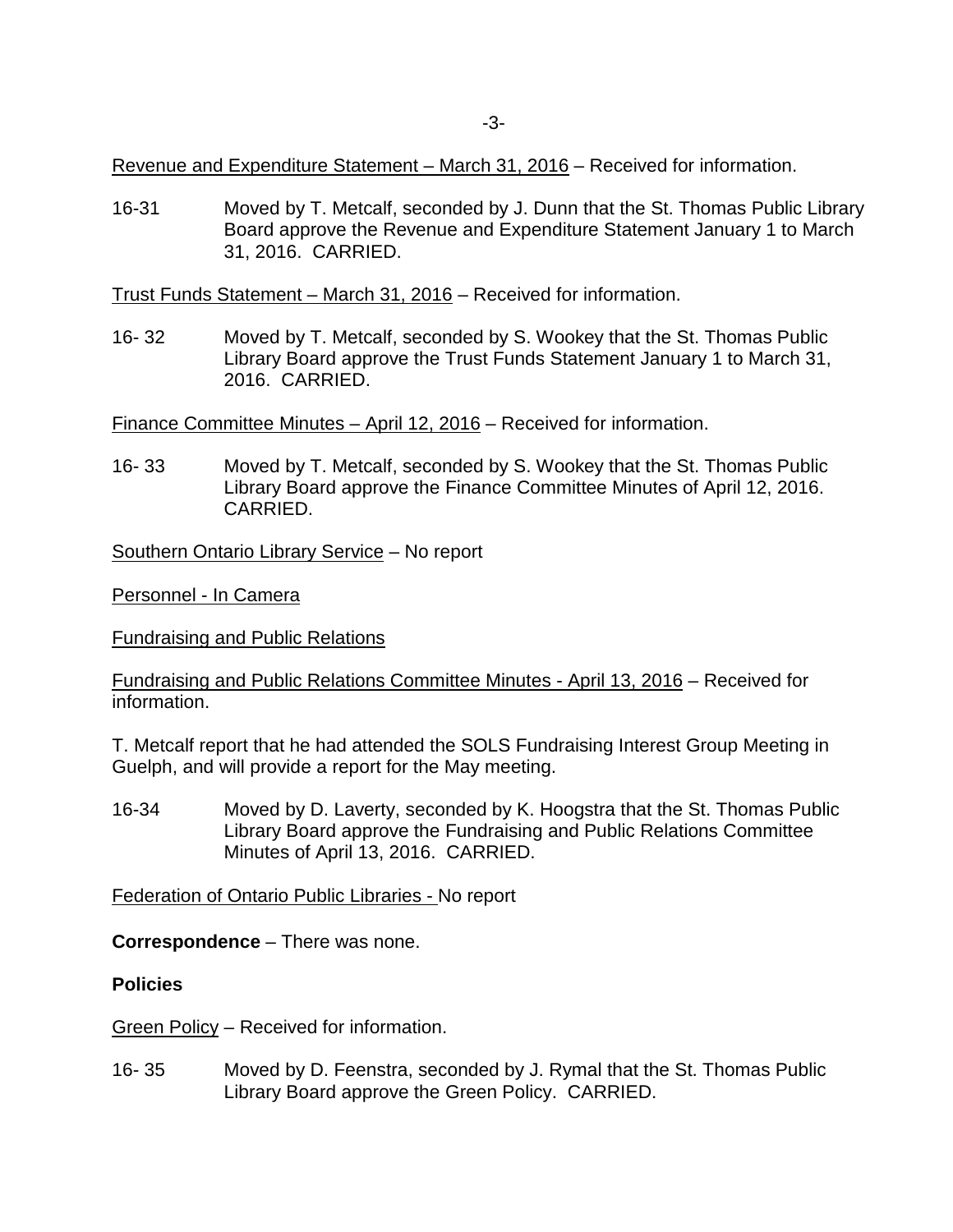Privacy Policy – Received for information.

16-36 Moved by D. Naylor, seconded by J. Dunn that the St. Thomas Public Library Board approve the revised Privacy Policy. CARRIED.

Circulation Policy – Received for information.

The policy will be amended to indicate that reference material may not be circulated.

16-37 Moved by J. Rymal, seconded by K. Hoogstra that the St. Thomas Public Library Board approve the revised Circulation Policy, as amended. CARRIED.

Regulations – Schedule of Fees and Fines – Received for information.

16-38 Moved by S. Wookey, seconded by J. Dunn that the St. Thomas Public Library Board approve the Regulations – Schedule of Fees and Fines Policy. CARRIED.

Job Description – Full Time Temporary Marketing Assistant – Received for information.

The CEO reported that wages for this position are included in this year's budget. This temporary position ends in December. The 2017 Budget and our visioning session will determine if the position continues.

16-39 Moved by D. Naylor, seconded by D. Laverty that the St. Thomas Public Library Board approve the Job Description for Full Time Temporary Marketing Assistant. CARRIED.

#### **Health and Safety**

Joint Health and Safety Committee Minutes – April 11, 2016 – Received for information.

## **Other Business - none**

## **"In Camera" Session**

- 16-40 Moved by K. Hoogstra, seconded by S. Wookey that the St. Thomas Public Library Board move "In Camera" to discuss personal matters about identifiable individual. CARRIED.
- 16-41 Moved by K. Hoogstra, seconded by D. Feenstra that the St. Thomas Public Library Board move "Out of Camera". CARRIED.